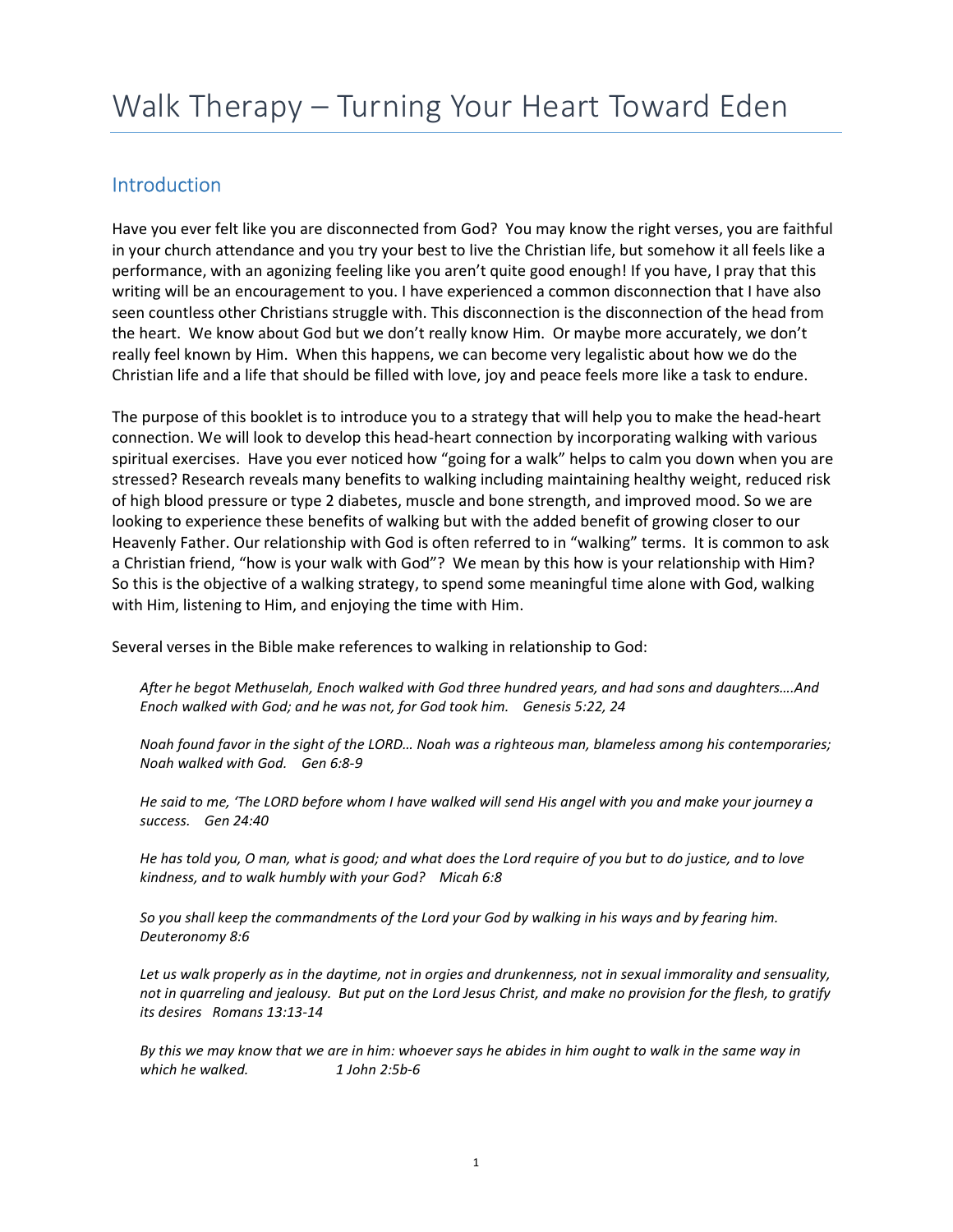# Personal Testimony

I love being outdoors. There is something freeing for me about experiencing God's creation and walking that allows me to block out the noise of life and to experience God's presence in deep and meaningful ways. We rescued a dog, Chaucer, a while ago who by nature needs lots of walking and exercise to work out his energy. It was fun at first but at times I have to admit it felt like a chore because it was one more thing to do. But as I was walking one day, on a beautiful sunny morning, I really felt the sense of God's Spirit with me as we walked. All of a sudden those walks with Chaucer took on a whole new meaning. I began to look forward to walking our dog because it meant time alone with my Father. Now I don't know who gets more excited about going for a walk, Chaucer or I!

I am slow learner I guess because when I look back on my life I can see other times where my Father was begging me to go on a walk with Him but I was too busy. I would like to share one of those times that deeply moved me and that I hope is an encouragement to you.

Several years ago, I took a more extended walk. That day was one of the most inspiring and encouraging things I have ever done. I was a little anxious about what to do on this extended walk, but I felt this peace as if God were whispering into my ear, "Relax, there is no agenda today. Let's just spend some time together". I spent the time praying, reading and meditating on Scripture. I also took time to be silent. I could really sense His presence in a way that I had not in some time. I did not hear any voice, but I felt a strong impression on my heart that was God's truth for me that day. His truth was not something new, but I needed to hear it in a fresh way. He was simply saying to me, "I love you. Thank you for spending this time with me. What took you so long to do this? I have been waiting for you."

At some point during my walk, this thought came to my mind: "I wonder if this was what it was like in the Garden of Eden". That then triggered an even more amazing thought. This thought brought back a memory of a very special song, one of those all-time favorites. That song is "In the Garden". The amazing thing about that song is there is quite a history around that song in my life. When my wife and I were young marrieds, we would visit nursing homes and lead hymn sings. Each time we did this we would ask for a favorite hymn. Just about every time, the very first song requested was "In the Garden". I liked the song but I have to admit that after the 40<sup>th</sup> request, I started to lose my appreciation for it. So it was quite ironic on this day, that God would bring this song of all songs to my heart. So I began to sing it silently. As I went through the words, the words hit me like a ton of bricks and the light bulb finally went on in my mind. Now, I understood why that song meant so much to those folks. It was speaking directly to me and my experience that day with my heavenly Father. My Father used these words powerfully at this point in my walk:

"I come to the garden alone While the dew is still on the roses And the voice I hear falling on my ear The Son of God discloses.

And He walks with me, and He talks with me, And He tells me I am His own; And the joy we share as we tarry there, None other has ever known."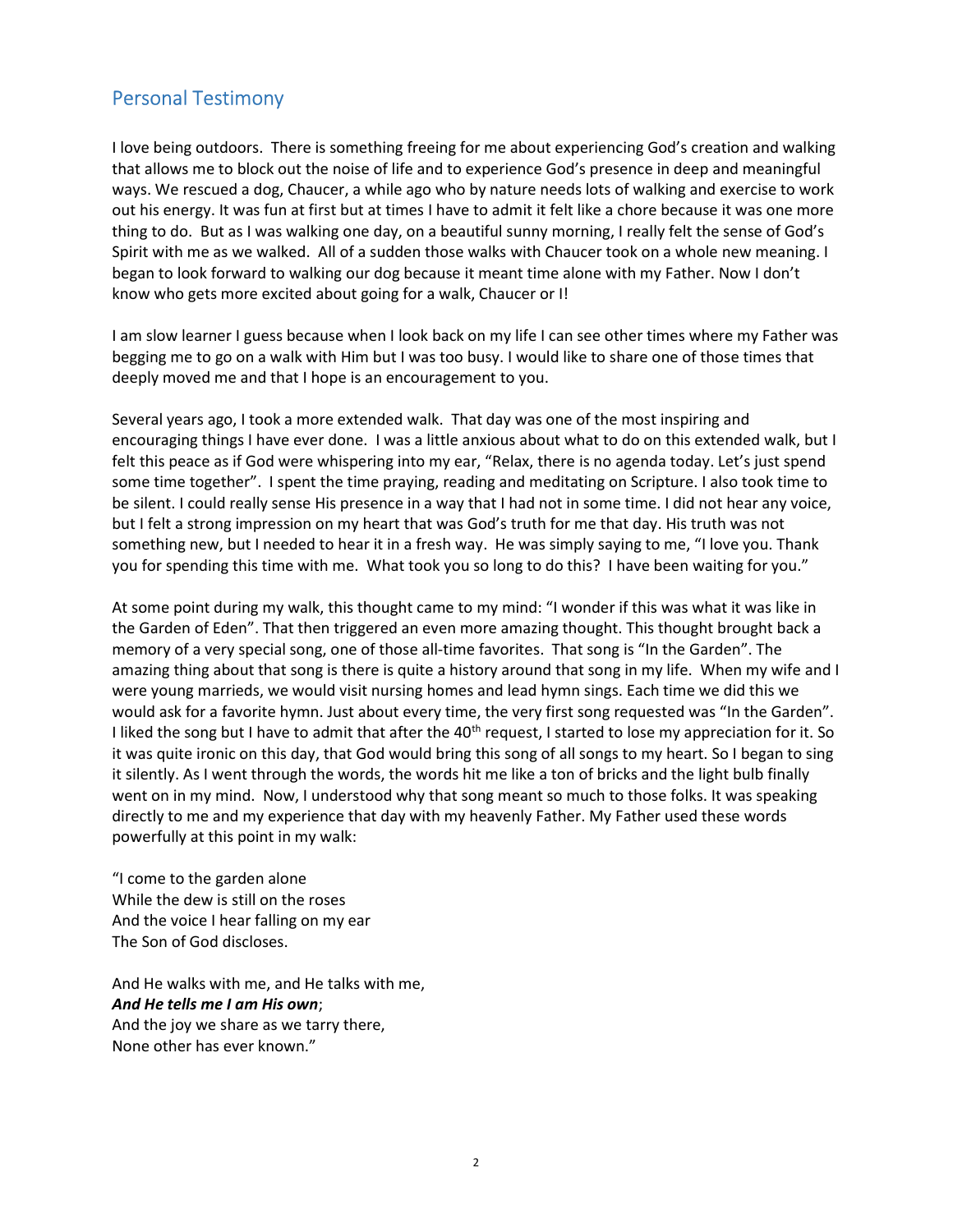I have reflected on that day many times since. It is amazing how quickly I can lose sight of the truth of God's love for me when back in the "rat race". I am grateful that God brought Chaucer into my life to make walking with Him a daily occurrence.

# Ground Rules

As you prepare to embark on this walking experiment, here a few ground rules for you to consider.

- 1. No electronics: except for the worship day that is talked about in Day 3. I am a computer geek and love everything about electronics, but they are also a distraction. So on your walk, try not to use your cell phone.
- 2. No legalism: lay down any pressure to do this a certain way. There is no checklist to accomplish or a manner that you have to follow every time to be effective. The contents of this material are merely suggestions to guide you, not hard and fast rules you need to follow.
- 3. Be gracious to yourself: attempting this exercise may be something new to you and the enemy will do anything he can to discourage you or to distract you from walking with God. If you are like me, your mind may wander and you realize you have lost focus. In that moment, give yourself some grace and return your attention back to your Father. Sometimes I will use a short phrase to get my heart and mind back on track. I may say something simply like:
	- a. "You are a good Father".
	- b. "You are good and what you do is good".
	- c. "Father, your love is better than life".

Sometimes I am just honest and I'll say something like: "Wow, God, my mind took a turn there and went down a rabbit trail away from you. Forgive me for being so easily prone to wander. Thank you for being so patient with me." Not beating myself up, I just move on and enjoy the time.

# How to Walk

There is no special formula for making this happen; here is a summary of how I go about each of my walks. I don't always do this, but it is a natural way for me to enter into this special time with my Father.

# 1. Prepare

I like to have a little transition time between what has been occupying my time and energy and starting my walk. So for 10-15 minutes prior to the walk, I begin to let go and lay down all the events of life and prepare my heart to meet with my Father. Here are a few things I may do:

- a. Lay burdens/stressors/thoughts before the cross: I find this really important for me. Otherwise these things will creep back into my mind and interfere with the walk. So I take a quick stock of the activities in which I have been occupied and thoughts and emotions I may be experiencing and pray a short pray of relinquishment where I share these things that are in my life and lay them before the cross, surrendering control over them to Jesus.
- b. Confess any sin: Much of this seems to be natural continuation of the first step. As I am taking stock of my day, my thoughts and my emotions, I may confess my sin in not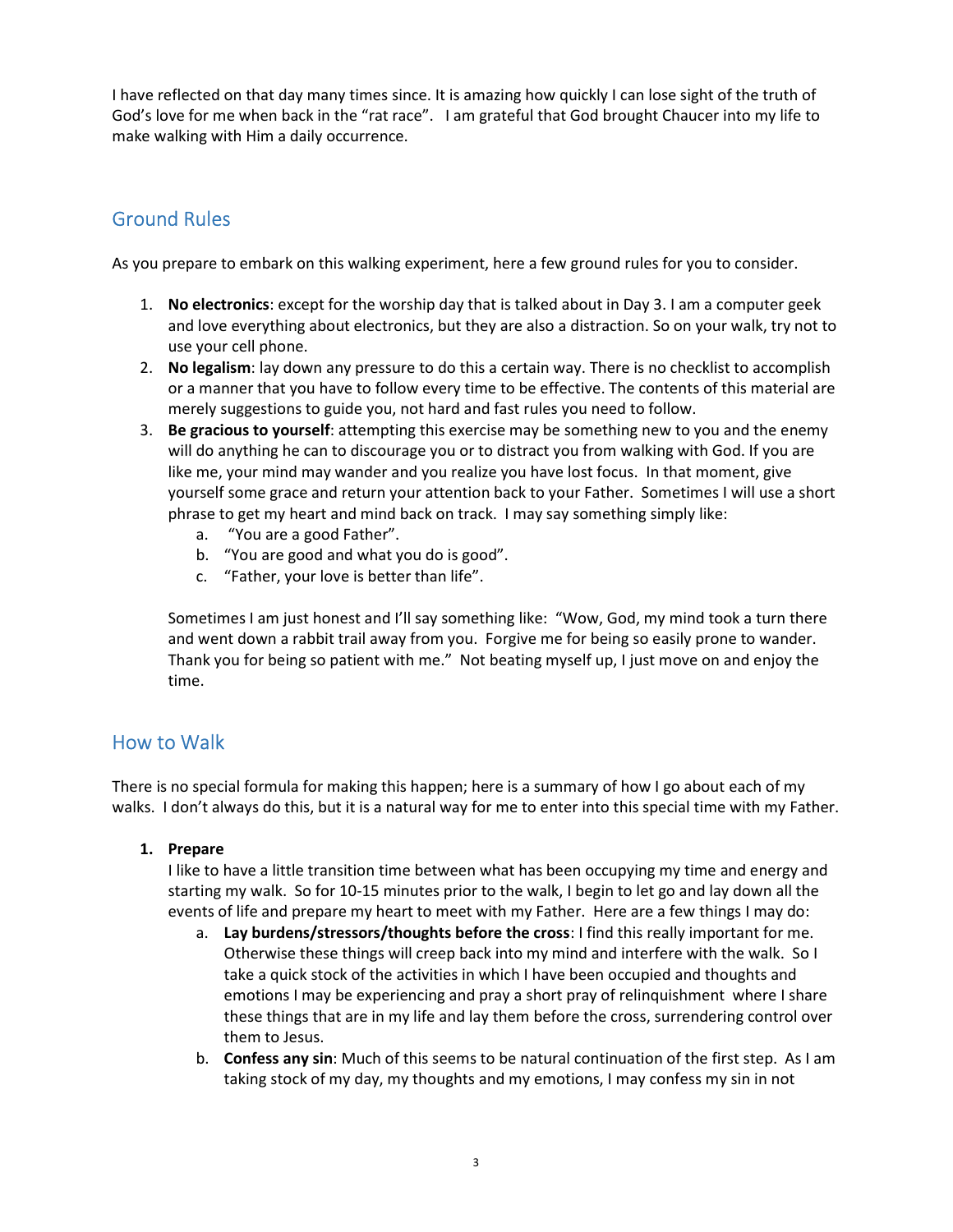handling certain situations in the right way, or placing too much emphasis on other things to define my significance more than God.

- c. Surrender: I then take a moment of recognition that I am the Lord's and I owe everything to him, so I surrender myself to Him and ask for His help in staying present as we walk together.
- d. Invite: right before the walk begins, I invite the Lord to join me in this walk. I ask that this would be a time to experience His presence.

# 2. Walk

I then go for the walk. Sometimes I use one of the formats that are outlined in this material. Other times I just go and it may be a combination of several of them. This is a time of quiet reflection and relaxation with your Father. So don't rush, this isn't a time to be in training for speedwalking! Again, be kind to yourself. If you catch yourself wandering, go right back to focusing your attention on the Father. The more you do this, the more quickly you will catch yourself and go back. Like learning anything new, it takes practice.

# 3. Close

I like to wrap up my walk with a moment of gratitude. I thank God for his love for me and ask that I may be a blessing to others.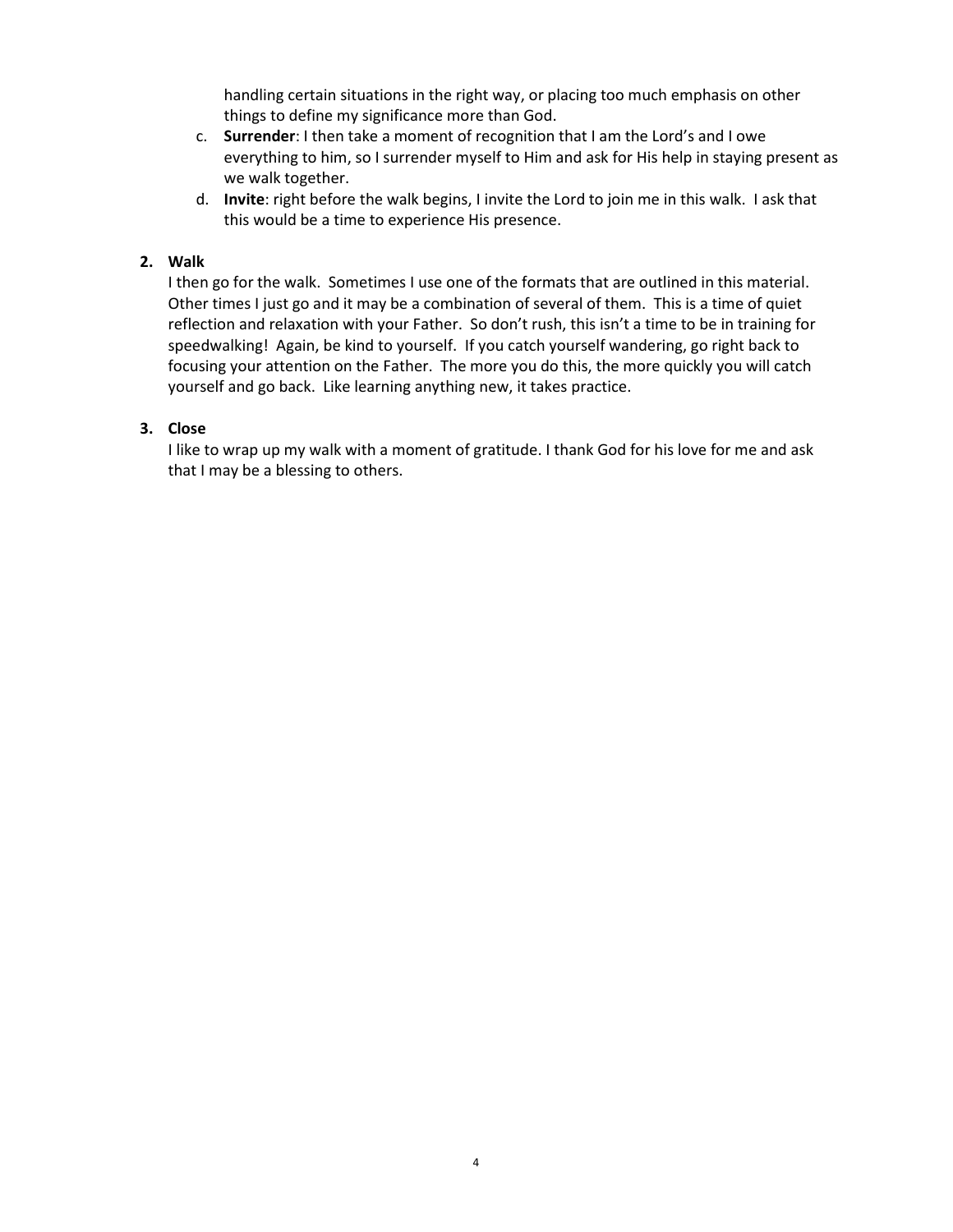# 7 Days of Walking

Below are 7 different types of walks you can try. This is not an exhaustive list and you may discover other formats that are more meaningful for you. I present these here as a place to start, to spur you to your own creativity of finding ways to spend time with God.

## Day 1: Creation

#### **Introduction**

Creation allows us to get perspective, to get outside of ourselves and see a greater picture of who God is. John Piper says this about creation:

"If created things are seen and handled as gifts of God and as mirrors of His glory, they need not be occasions of idolatry – if our delight in them is always also a delight in their Maker."

Being in creation can be a delightful experience and as we do so we find delight in our Father who made all things, including ourselves.

#### **Scripture**

Below are some scriptures that speak about God's creation. Take some time to ponder each verse and what it has to say about creation. What is God saying to you in these verses?

By faith we understand that the universe was created by the word of God, so that what is seen was not made out of things that are visible. Hebrews 11:3

For by him all things were created, in heaven and on earth, visible and invisible, whether thrones or dominions or rulers or authorities—all things were created through him and for him. Colossians 1:16

"Worthy are you, our Lord and God, to receive glory and honor and power, for you created all things, and by your will they existed and were created." Revelation 4:11

Then the Lord God formed the man of dust from the ground and breathed into his nostrils the breath of life, and the man became a living creature. Genesis 2:7

And God saw everything that he had made, and behold, it was very good. And there was evening and there was morning, the sixth day. Romans 1:19-20

The heavens declare the glory of God, and the sky above proclaims his handiwork. Day to day pours out speech, and night to night reveals knowledge. Psalm 19:1-2

We can gain so much insight into who God is and who we are as we take time to enjoy His creation.

#### Instructions for the Walk

Below is a summary of what was created in each of the six days. Review these before you walk. Then try to notice evidence of all six days of creation during your walk. Notice the light, the land and water, plants and trees, sun, moon, and stars, animals and mankind. There is so much to take in and appreciate about the greatness of God as displayed in His creation. As you observe creation, you realize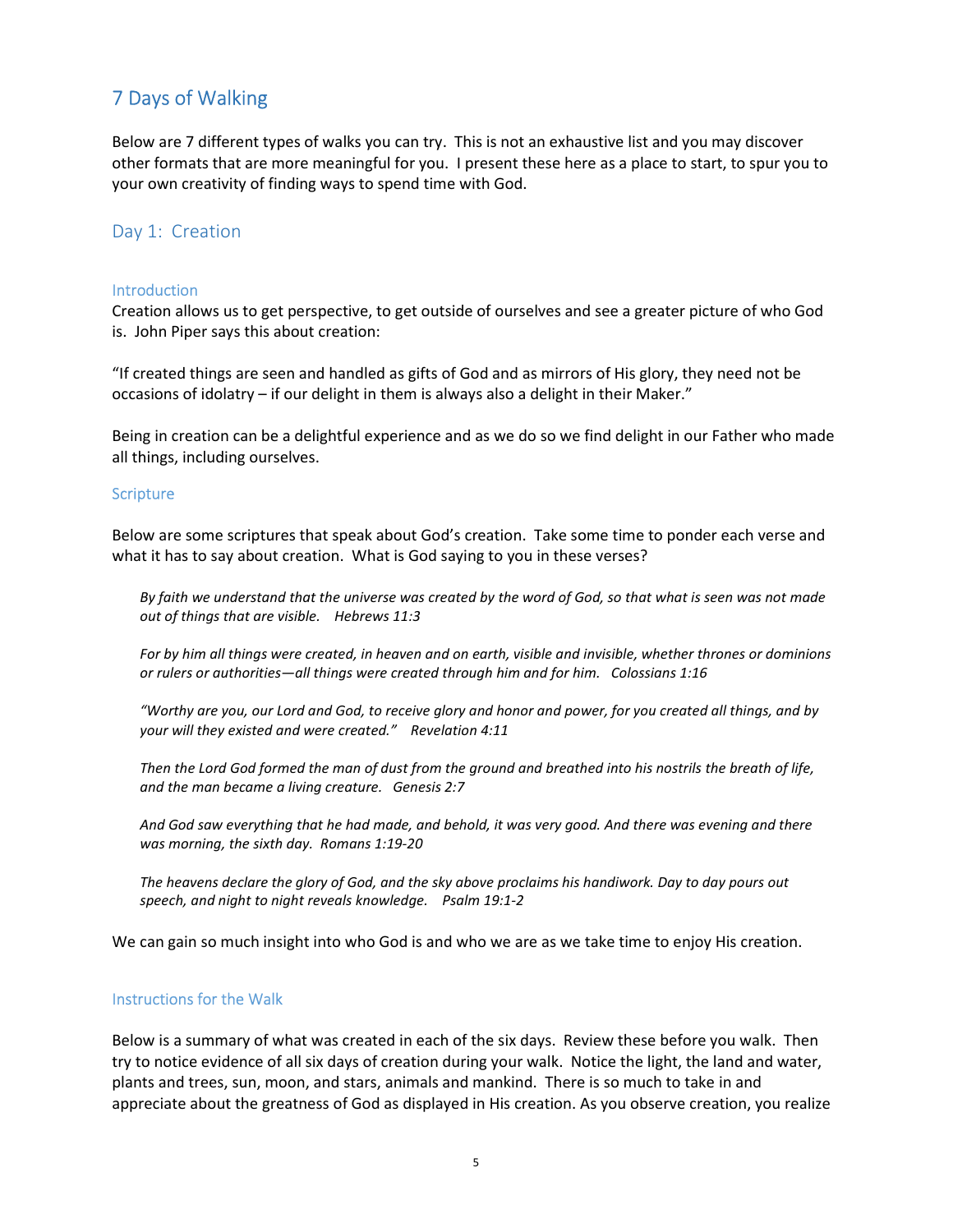just how incredibly complex and far beyond our comprehension it all is. The One who knows every detail of the universe knows you intimately. It's overwhelming to think about the significance we have in that truth.

If you find your mind wandering, stop and do a "sensation" review. Stop walking for a moment and try to engage all of your senses, taking in all that you can experience. Thank God for the gift of life and allowing you to experience Him in his creation.

# Day 1:

And God said, "Let there be light," and there was light. And God saw that the light was good.

# Day 2:

God called the dry land Earth, and the waters that were gathered together he called Seas. And God saw that it was good.

# Day 3:

The earth brought forth vegetation, plants yielding seed according to their own kinds, and trees bearing fruit in which is their seed, each according to its kind. And God saw that it was good.

# Day 4:

And God made the two great lights—the greater light to rule the day and the lesser light to rule the night—and the stars. And God set them in the expanse of the heavens to give light on the earth, to rule over the day and over the night, and to separate the light from the darkness. And God saw that it was good.

## Day 5:

So God created the great sea creatures and every living creature that moves, with which the waters swarm, according to their kinds, and every winged bird according to its kind. And God saw that it was good.

## Day 6:

And God made the beasts of the earth according to their kinds and the livestock according to their kinds, and everything that creeps on the ground according to its kind. And God saw that it was good.

Then God said, "Let us make man in our image, after our likeness. And let them have dominion over the fish of the sea and over the birds of the heavens and over the livestock and over all the earth and over every creeping thing that creeps on the earth."

And God saw everything that he had made, and behold, it was very good.

May you too see everything God has made and declare your praise to Him by declaring, "it is very good"!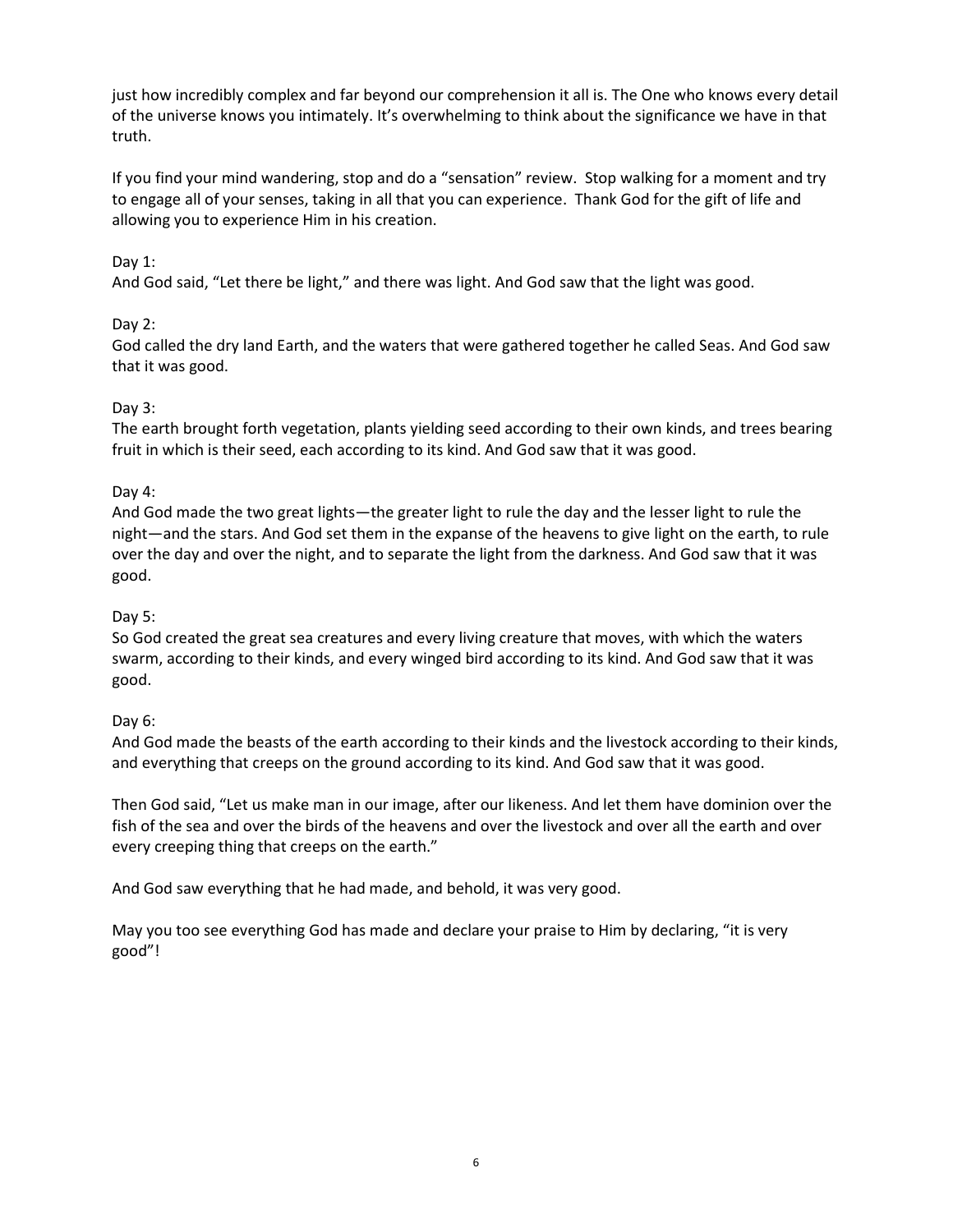# Day 2: Memorization

## **Introduction**

One of the best ways to draw closer to God is to memorize his word. Hebrews 4:12 describes God's word in this way:

For the word of God is living and active, sharper than any two-edged sword, piercing to the division of soul and of spirit, of joints and of marrow, and discerning the thoughts and intentions of the heart.

There is some amazing power in the word of God to transform us from the inside out. So today we want to allow ourselves to be immersed in a portion of His word, letting that truth fill our every thought and emotion as much as we can during the walk. Our goal is not to check the box and say we have a verse memorized, but rather our goal is to hear from God as we meditate on the verses.

## **Scripture**

Below are some scriptures that talk about the power of memorizing the word of God. As you read through these verses, what is God speaking to you about regarding His word?

Do not be conformed to this world, but be transformed by the renewal of your mind, that by testing you may discern what is the will of God, what is good and acceptable and perfect. Romans 12:2

I have stored up your word in my heart that I might not sin against you. Psalm 119:11

I will meditate on your precepts and fix my eyes on your ways. I will delight in your statutes; I will not forget your word. Psalm 119:15-16

Even though princes sit plotting against me, your servant will meditate on your statutes. Your testimonies are my delight; they are my counselors. Psalm 119:23-24

I will run in the path of your commands for you have set my heart free! Psalm 119:32

As we memorize and meditate on God's word, we open ourselves up to a transformational change. God's word speaks to our deepest need.

## Instructions for the Walk

The first thing is to determine what you want to memorize. I would like to suggest you try memorizing a passage of scripture vs memorizing a verse here and a verse there. I have found great blessing in committing a passage to memory. This won't happen in one walk, but as you go on walks where you are memorizing scripture you can continue to add to the overall passage. Perhaps one of the easiest passages to start with is Psalm 23. So for the walk today, begin reading and memorizing this passage. Before you know it, you will be walking with God and reciting this Psalm from your heart. Don't be discouraged if it takes a while to do it. Enjoy the journey.

#### The Lord is my shepherd, I shall not want.

As you read the first sentence, and re-read and re-read as you commit it to memory, allow the words to really wash over you and to grasp the significance of its message. The beauty of memorization is it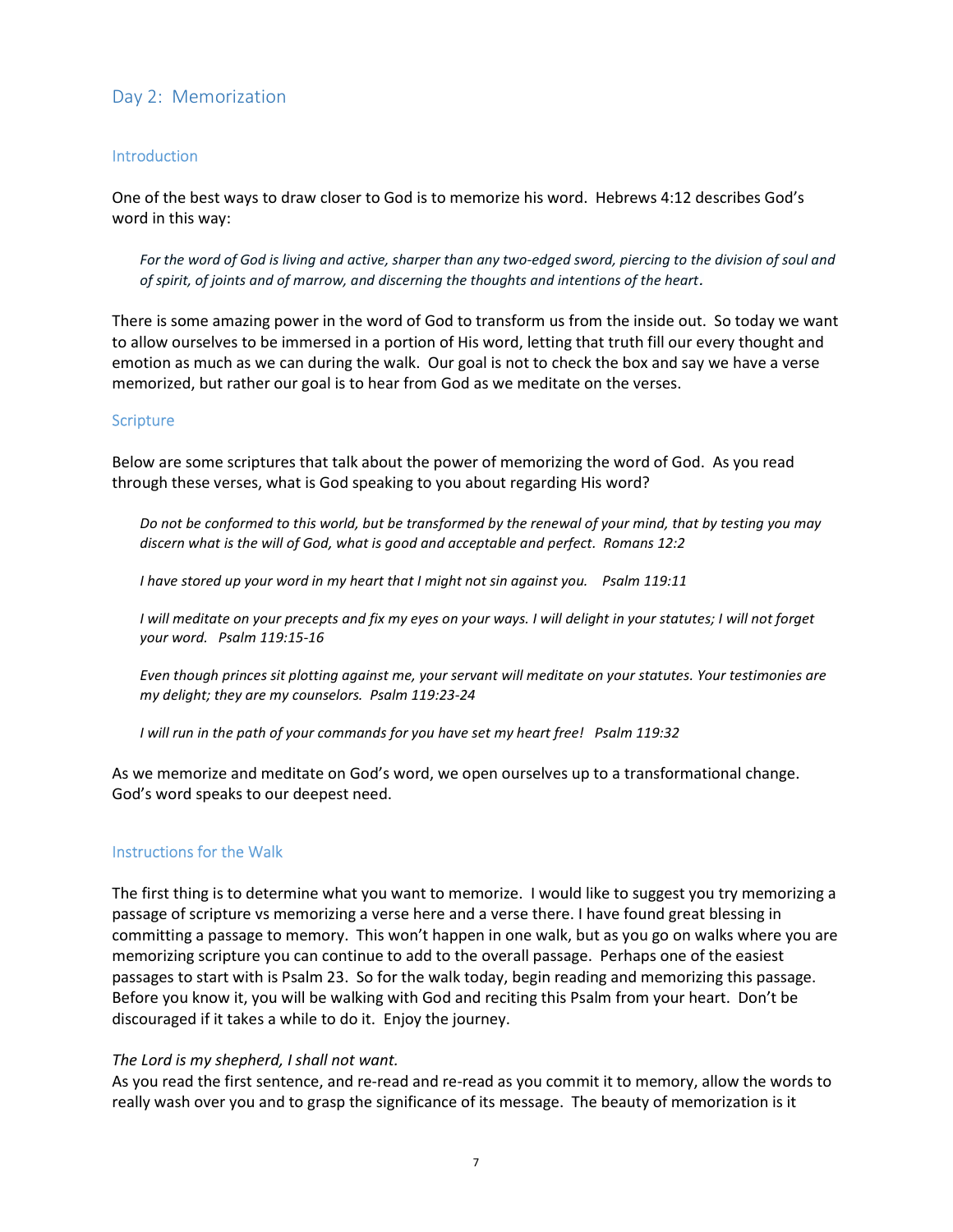allows you to stay with a verse and to be hit by its meaning. The Lord is MY shepherd. He is personally involved in my life. Think about the shepherd and their role in protecting and caring for the sheep. The Lord, the Creator, your Heavenly Father, is your shepherd. Take your time like this as you work through each sentence of this amazing Psalm. May you sense the depth of God's love for you as you commit this and other passages to memory.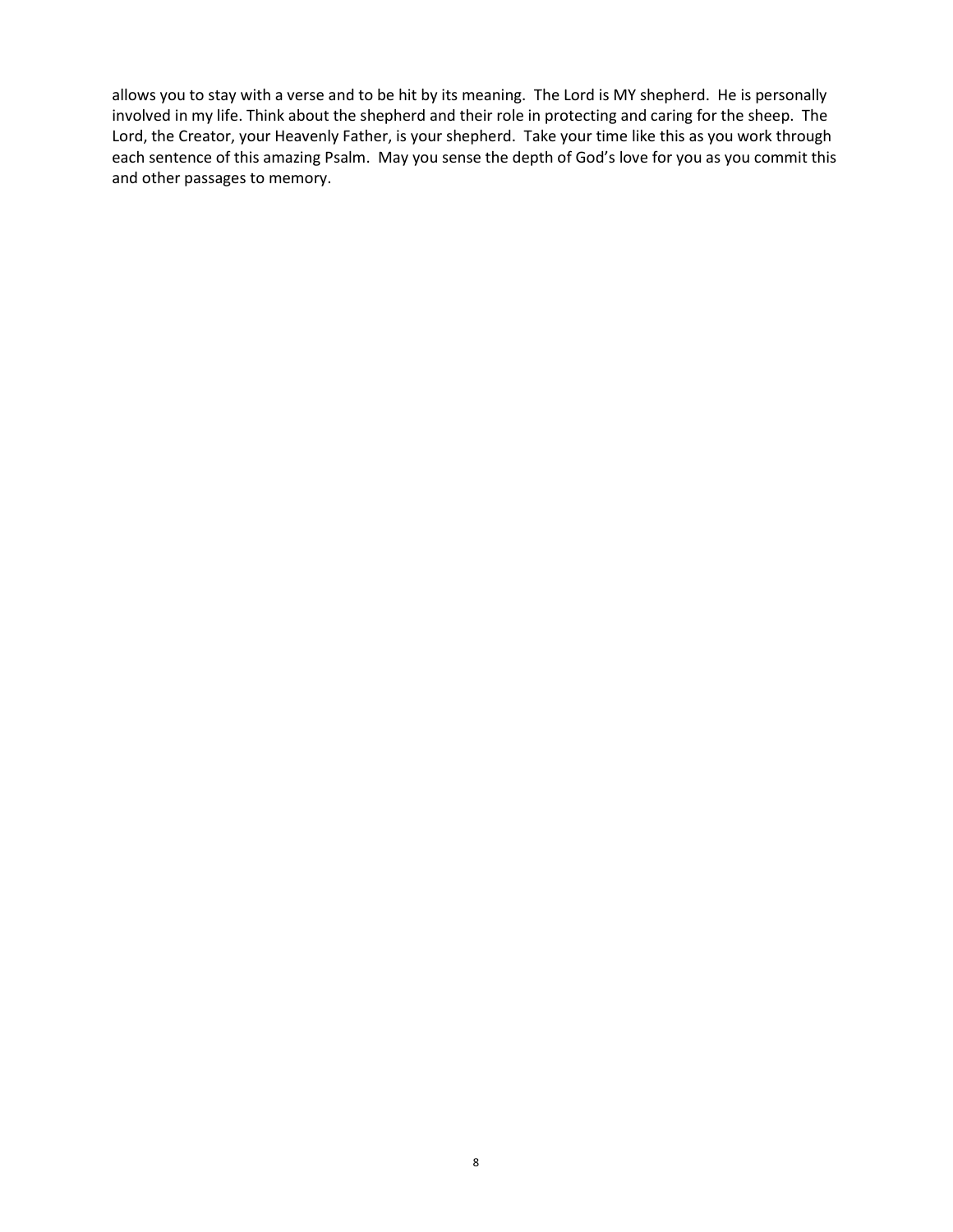# Day 3: Worship

## **Introduction**

Worship is something we think about most often within the context of going to church. But worship is a lifestyle. When we worship, we are paying honor to God and acknowledging to Him that He is Lord. When we picture ourselves in the presence of God and we attempt to contemplate His glory and majesty, worship becomes a natural expression. We are humbled by His presence, we acknowledge His power, might, and majesty, and we are overcome with gratitude that the Creator of the Universe actually cares and desires us to be in His presence.

We were born to worship. We crave worship in the depths of our souls. Yet worship so often is the last thing we do as we get distracted by the cares of this life. Job pressures, marital distress, parenting, caring for loved ones and on and on. We can become self-absorbed in our own pain that we forget to seek the kingdom of God first (Matt 6:33). Worship is a wonderful way to get our hearts back into the right place.

#### **Scripture**

Read through the selection of verses below. These gives us a great picture of what we are to experience in worship. What is God saying to you as you read through these verses?

Praise the Lord, my soul; all my inmost being, praise his holy name. Psalm 103:1

Give thanks to the Lord, for he is good; his love endures forever. 1 Chronicles 16:34

You, God, are my God, earnestly I seek you; I thirst for you, my whole being longs for you, in a dry and parched land where there is no water. Psalm 63:1

How great you are, Sovereign Lord! There is no one like you, and there is no God but you, as we have heard with our own ears. 2 Samuel 7:22

For from him and through him and for him are all things. To him be the glory forever! Amen. Romans 11:36

I say to the Lord, "You are my Lord; apart from you I have no good thing." Psalm 16:2

Yours, Lord, is the greatness and the power and the glory and the majesty and the splendor, for everything in heaven and earth is yours. Yours, Lord, is the kingdom; you are exalted as head over all. 1 Chronicles 29:11

#### Instructions for the Walk

Most days I like to walk without any technology. I find unplugging from all distractions is a great help in walking with God and experiencing His presence. Today, however is an exception. For the walk today, let's use whatever portable technology is available to us so that we can listen to music as we walk. Music has a way to connect to the depths of our souls and can really enhance a worship experience. Beyond the music though are the words that speak deep spiritual truths and allow us to communicate in a way at times that is beyond any words we can say. Below are the words to the song, "I Need You" by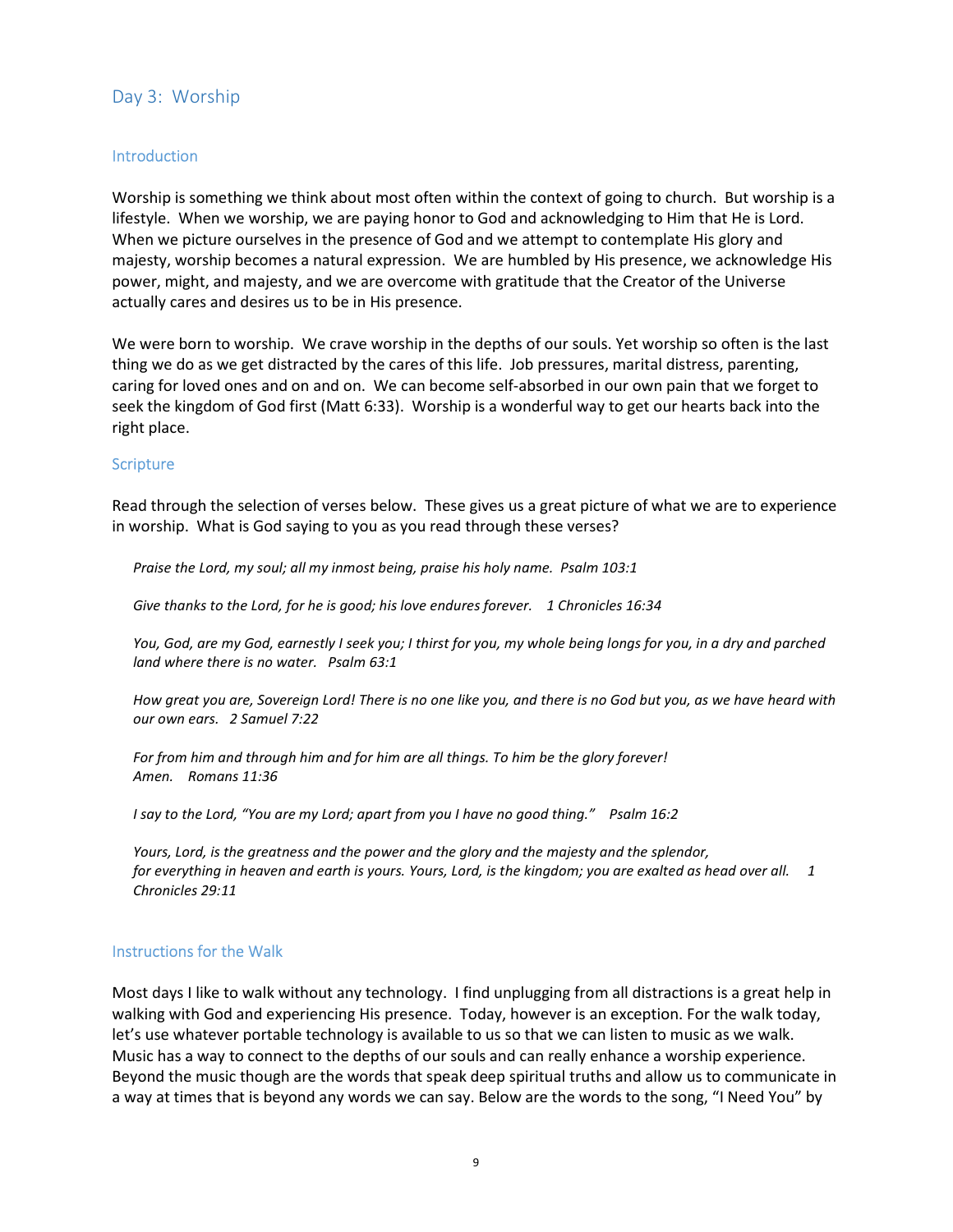Tenth Avenue North. Notice how we are proclaiming our utter dependence on God and God alone in these verses.

I need you. I love you. I want you. No one else can make me new. I need you. I love you. I want you. No one else can make me new.

Your joy is better than wine, It's better than love, It's better than life. Your joy is where my heart sings, It's where I belong, It's where I believe.

I need you. I love you. I want you. No one else can make me new. I need you. I love you. I want you. No one else can make me new.

I will wait for only you, No one else can make me new, No one else can break the silence. I will wait for only you, My heart needs to hear what's true, No one else will break the silence. I will wait for only you, No one loves me like you do, No one else can break the silence. So I will wait for only you, no one else can pull me through, no one else will break the silence

I need you. I love you. I want you. No one else can make me new. I need you. I love you. I want you. No one else can make me new.

More than anything, we need Jesus. More than a happy marriage, a fulfilling job, or a loving family, we need and yearn for our Heavenly Father. Let this day of worship walking allow this yearning of your heart to be met in the loving arms of God.

Below is a sample of some of my playlist if you are looking for some good starter songs. You do not need to use these, but these are some of my favorites. Have great time of worship!

#### Playlist

| Song                               | <b>Artist</b>             |
|------------------------------------|---------------------------|
| I Need You, I Love You, I Want You | <b>Tenth Avenue North</b> |
| At the Cross (Love Ran Red)        | Chris Tomlin              |
| <b>Holy Spirit</b>                 | Francesca Battistelli     |
| Great Are You Lord                 | <b>Casting Crowns</b>     |
| From the Inside Out                | <b>Hillsong United</b>    |
| Redeemed                           | <b>Big Daddy Weave</b>    |
| Only Grace                         | <b>Matthew West</b>       |
| Good Good Father                   | Chris Tomlin              |
| Oceans (Where Feet May Fail)       | <b>Hillsong United</b>    |
| Chain Breaker                      | Zach Williams             |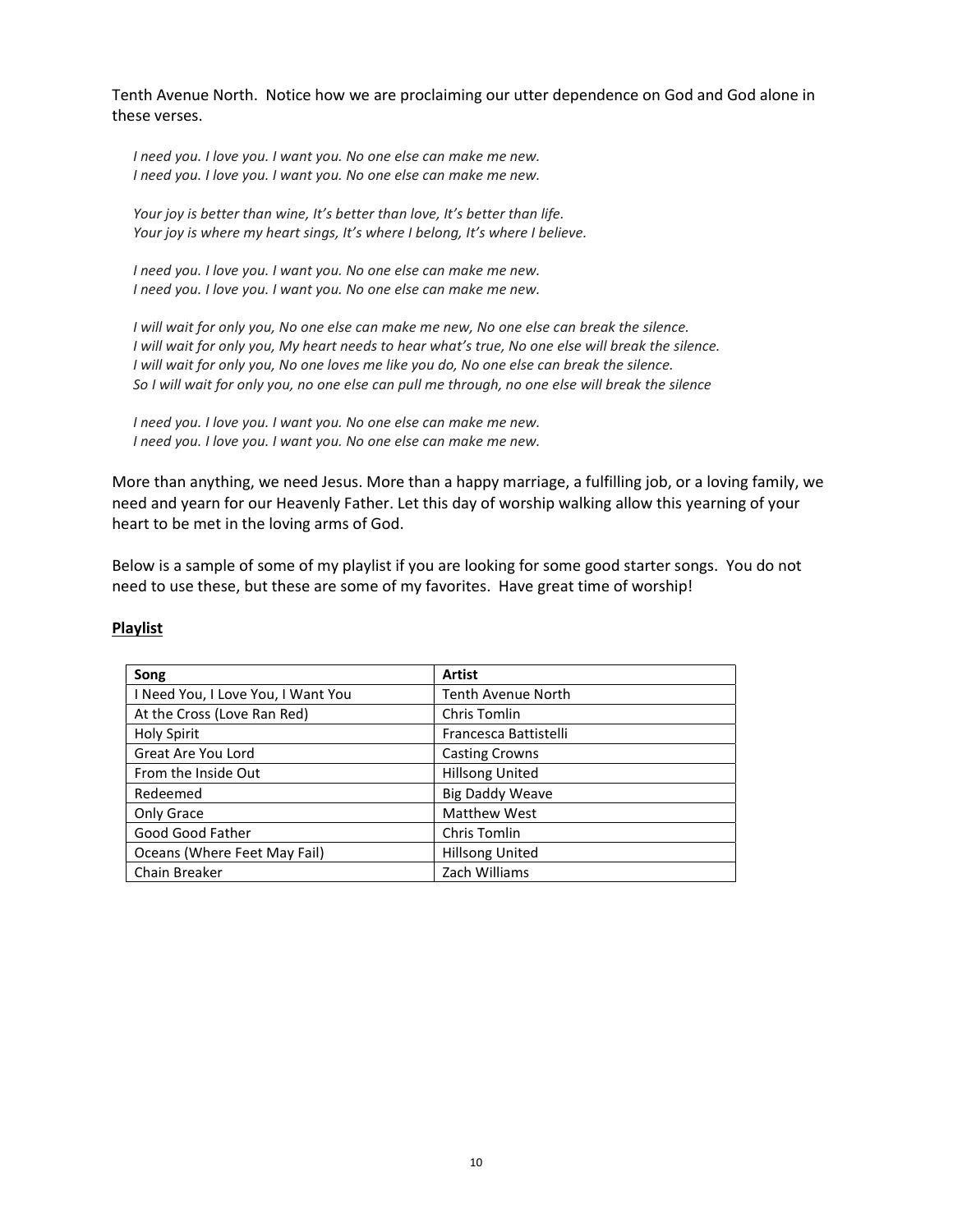# Day 4: Popcorn Scripture

## **Overview**

Have you ever watched popcorn pop or listened for the sound of popping as you put a bag of popcorn in the microwave? It takes a little time but all of a sudden there is a POP and then another POP and another…. Today we will borrow that popcorn analogy and apply it to our walk. This day is very unscripted. The idea is to allow God to bring to your mind any scripture that you may have heard or memorized in the past that POP into your mind. The goal is not to repeat the verse perfectly, but rather to hear the word of God as it comes to you. This is not an exercise where you should feel the need to have a bowlful of popcorn flood through your mind. You may only have a few pop into your mind and that is ok. What we want to do in this day is to allow spiritual truths that we have heard in the past to wash over and remind us of who God is and how much He loves us. This is having a spontaneous walk with God where you have no particular agenda in mind but are just open to what the Lord speaks to your heart through his Word.

## Scripture

I couldn't really find verses specific to this topic of "popcorn" scripture, so I am stretching a little to add to this section of the booklet. However, if you like popcorn, you might find it delightful. So the whole experience of heating the kernels, listening for the popping, taking in the smell and then eating the freshly popped corn is a delight. In a way, I think that is the attitude we might have on this day, finding delight in God's word as it pops into our minds. So here are few verses that speak of the delight in knowing Gods word.

But his delight is in the law of the LORD, and on his law he meditates day and night. Psalm 1:2

Delight yourself in the LORD, and he will give you the desires of your heart. Psalm 37:4

For then you will delight yourself in the Almighty and lift up your face to God. Job 22:26

Let those who delight in my righteousness shout for joy and be glad and say evermore, "Great is the Lord who delights in the welfare of his servant!" Psalm 35:27

The steps of a man are established by the LORD, when he delights in his way Psalm 37:23

Blessed in the man who fears the LORD, who greatly delights in his commandments! Psalm 112:1

I delight in following your decrees as one who rejoices in great riches. Psalm 119:14

Your statutes are my delight; they are my counselors. Psalm 119:24

#### Instructions for the Walk

Begin your walk with prayer and ask God to speak to you whatever verses He may want you to hear today. Just as it takes a few minutes for a kernel to pop, it may take some time before verse may come to mind. No stressing! Sometimes in the midst of quiet God can then speak.

As one comes to mind, meditate on it and ponder the significance on that truth before rushing to hear another one.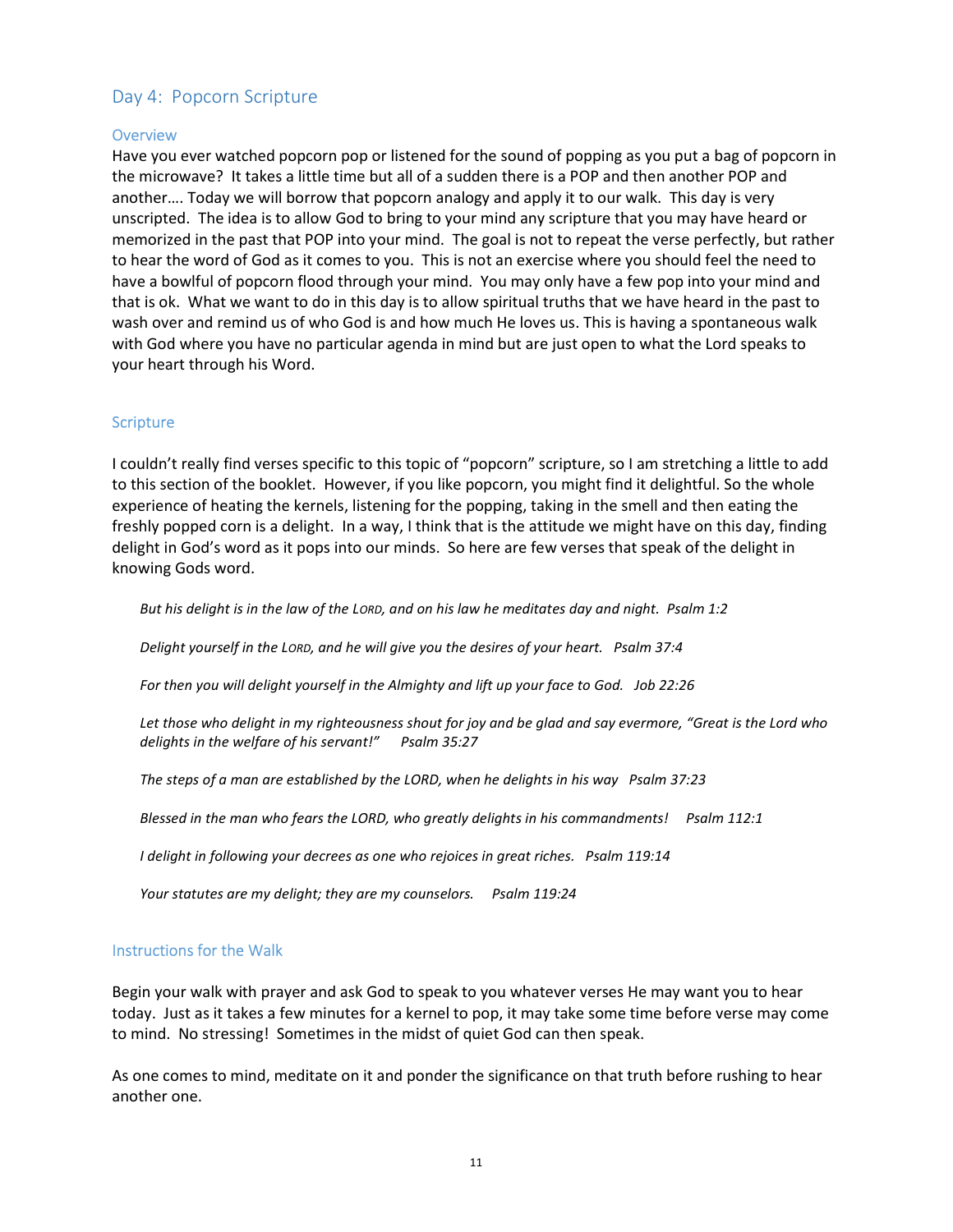Here is a sample of how this might look:

After walking for a few minutes, this verse comes to mind. "The Lord is my Shepherd I shall not be in want". There is such a calming effect about that verse. There is something personal about a shepherd and his sheep. The shepherd takes care of all of the needs of the flock, he knows them by name and they know his voice. God you are my shepherd and I have all that I need in you.

A little while later another verse comes to mind: "The Lord is my Light and my Salvation. Whom shall I fear?" As I ponder that verse, I begin to think about any fears that I may be experiencing…

This is just a short sample of what this day is intended to be. It's a great way to engage with God in meaningful but spontaneous conversation, like you would with a really good friend.

If you are new to the faith or you feel stress about not being able to have any verses come to mind, try this alternative. Go to your local Christian bookstore and purchase a scripture memory product that contains wallet sized memory verse cards. Take some on your walk and put them in your pocket. As you walk, "pop" one out of your pocket and read and ponder it for a few minutes. Then try another and then maybe another. The goal is not to memorize, but to allow verses to pop up to our delight.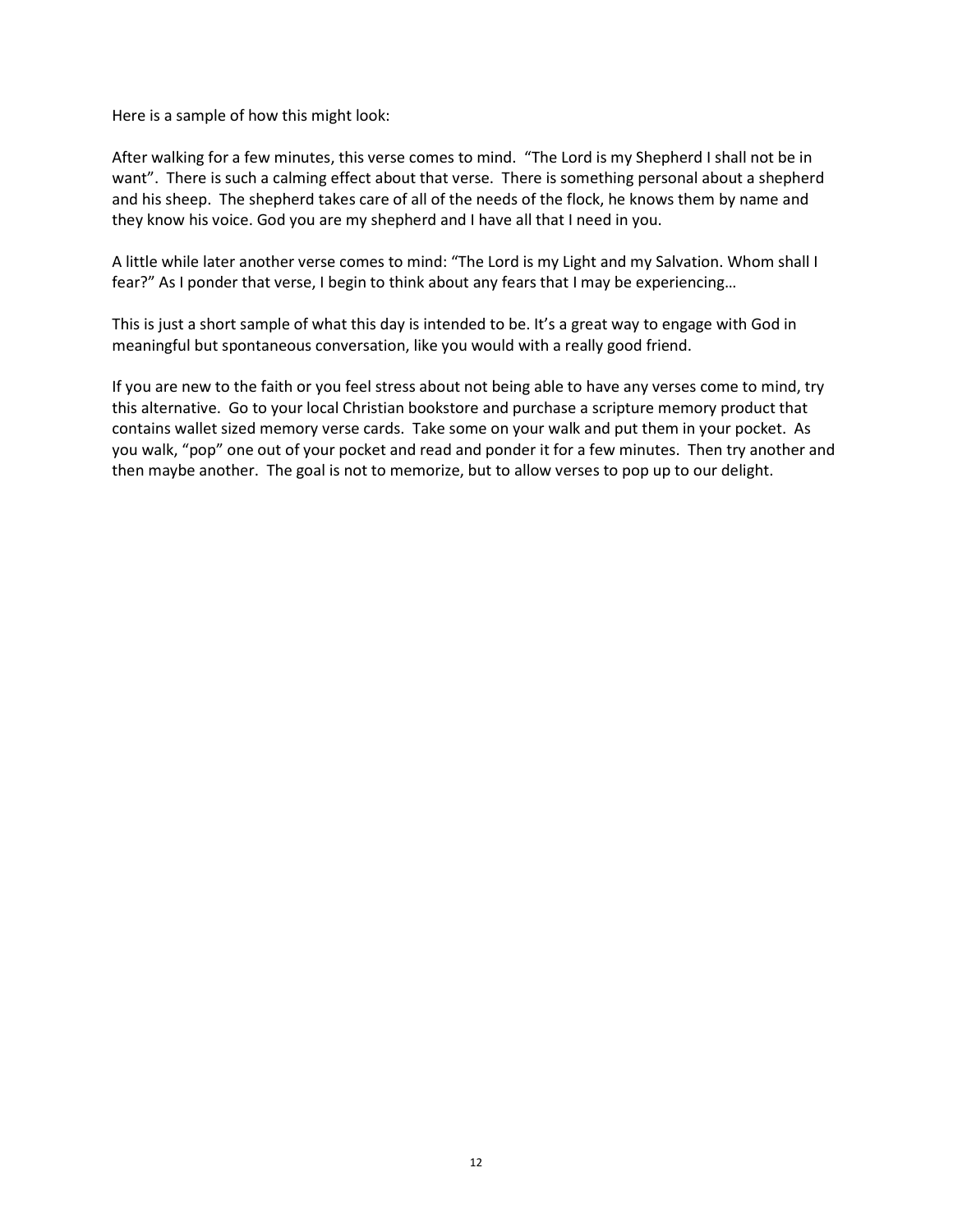# Day 5: Prayer

## **Introduction**

I have to admit, when I think of praying for an extended period of time, I feel a little intimidated like how can I possibly have more than a few minutes of "stuff" to pray about. However, there is something profoundly important in spending some concentrated time in prayer with God. The goal of the walk today is not to fill 30 minutes with my uninterrupted monologue to God about what's on my mind. Prayer in its simplest form is communication with God. Communication is 2-way, where I lift my prayer before Him and stop long enough to hear Him respond. I never hear an "audible" voice, but more impressions on the heart, or maybe a verse or song may come to mind as I am sharing all of myself with Him. Sometimes there is silence, but it's in that silence where I can sense God's presence sometimes in greater ways. Richard Foster sums up best the goal of our walk today:

"Of all the spiritual disciplines, prayer is the most central because it ushers us into perpetual communion with the Father"

"To pray is to change. All who have walked with God have viewed prayer as the main business of their lives."

## **Scripture**

And pray in the Spirit on all occasions with all kinds of prayers and requests. With this in mind, be alert and always keep on praying for all the Lord's people. Ephesians 6:18

If my people, who are called by my name, will humble themselves and pray and seek my face and turn from their wicked ways, then I will hear from heaven, and I will forgive their sin and will heal their land. 2 Chr 7:14

Then you will call on me and come and pray to me, and I will listen to you. Jeremiah 29:12

But I tell you, love your enemies and pray for those who persecute you, Matt 5:44

"Watch and pray so that you will not fall into temptation. The spirit is willing, but the flesh is weak." Matt 26:41

The LORD detests the sacrifice of the wicked, but the prayer of the upright pleases him. Proverbs 15:8

I call on you, my God, for you will answer me; turn your ear to me and hear my prayer. Psalm 17:6

He will respond to the prayer of the destitute; he will not despise their plea. Psalm 102:17

May my prayer be set before you like incense; may the lifting up of my hands be like the evening sacrifice. Psalm 141:2

Be joyful in hope, patient in affliction, faithful in prayer. Romans 12:12

#### Instructions for the Walk

What do you pray about for extended time? I think that question is similar to the disciples' question to Jesus in Luke 11:1 when they asked Him to teach them how to pray. It's interesting to note that this request to learn how to pray follows the scene with Jesus being in Mary and Martha's house. Martha is getting a little perturbed with her sister Mary because she is sitting at the feet of Jesus rather than helping around the house and serving the guests. Jesus replies to Martha, "Martha, Martha, you are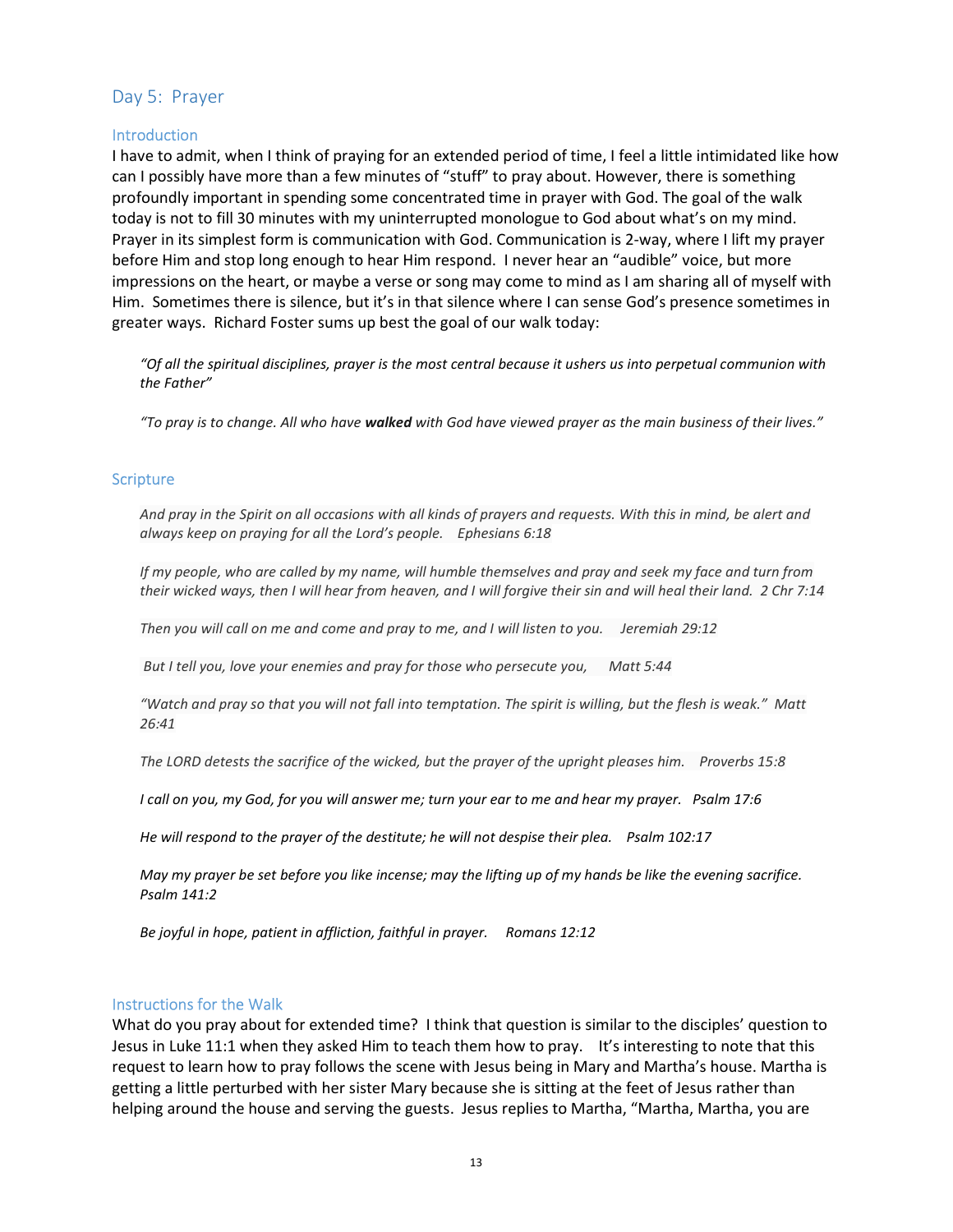anxious and troubled about many things, but one thing is necessary." That "one thing" I think was on the minds of the disciples when they asked Him how to pray. They understood that this is a significant spiritual practice and they sincerely wanted to know how to do it and to connect with God more fully.

So with that in mind, let's use Jesus' answer to that question as a model for our prayer time on this walk today. I am going to break down the Lord's Prayer as an example of how to pray during the walk. As you walk through this prayer, take your time and reflect on and pray about the specific part of the prayer. Stop throughout the prayer and wait in silence. You may surprise yourself how long you really can pray. If you are done with your walk and you have not finished with the prayer, that's ok! There is no penalty for not finishing, be grateful for the time you have had with your heavenly Father.

- Our Father: This is a great way to start every walk, but especially on this day. You might just personalize it and say "My Father" or just "Father". Let those words linger for a few moments. What is implied by addressing God as your Father? It is a statement of our position in God's family as His dearly loved child. A Father who loves you unconditionally. God the Father can be tricky if you did not have a loving earthly Father. But you know what a good father should be like. If we put down all of the good characteristics we think a good Father should have, that is just the tip of the iceberg of how amazing God the Father is. You might think of an example you have seen in someone else being a loving father. So focus on those qualities of a good father and allow God's fatherly presence to walk beside you in this moment. Father! Daddy!
- Who art in heaven: with this thought, we are declaring Gods position as the creator of the universe. We are pondering His magnificence and glory. He is all knowing, all-seeing, and allpowerful. That's my Dad! A child sometimes will boast about their Dad because of who they are and what they do. We can boast about our Dad, He's the greatest Dad ever. He is the ruler of the universe. He's my Dad! There is a sense of protection and peace in this as well. We can place all of who we are in the arms of our Father because He can fully protect us.
- Hallowed be thy name: with this phrase, we are declaring a fundamental character of our Father, He is holy. There is no imperfection or hint of sin in Him. He is totally pure and good. At our core, we humans have a craving for a pure and perfect love. Even the hardest of us desires this. "Holy is your name". How grateful we can be to know that our Father is holy. He doesn't lose his temper for no reason, he never abandons us, and He never lies, cheats or steals. He is holy. We would all be hopeless if God were not holy. But, thanks be to God. He is! Another term for God when I think of holy is the term good. It's the word used in the creation story and is used throughout scripture to describe God. God is good. Psalm 119:68 says "You are good and what you do is good". Spend a few moments praising God for His holiness and goodness and then stop for a moment and ponder this amazing truth.
- Thy Kingdom come: As we have just declared that God is holy and good, it seems like a logical next expression in prayer to say "may Your kingdom come." If God is the king of the universe and is holy, perfect, and good, you want that kingdom to reign. So with this phrase, you are praying first that His kingdom come now. Even in this walk, may you experience a moment of kingdom living. But also as you walk through each day it is a desire to see Gods kingdom. Like Jesus said in John 10:10, "I have come that they might have life, and have it more abundantly". But we also pray this phrase in anticipation for when He comes again. There will be an end of the fallen state of our world and humanity when Gods kingdom will come. And if you are a follow of Christ, you will experience that kingdom. "Father, may your kingdom come!"
- Thy will be done on earth as it is in heaven: Jesus uttered this phrase at Gethsemane when He declared, "not my will, but thy will be done". This is an ultimate expression of surrender. All of us struggle with wanting things our way. We want what seems best to us. However, when we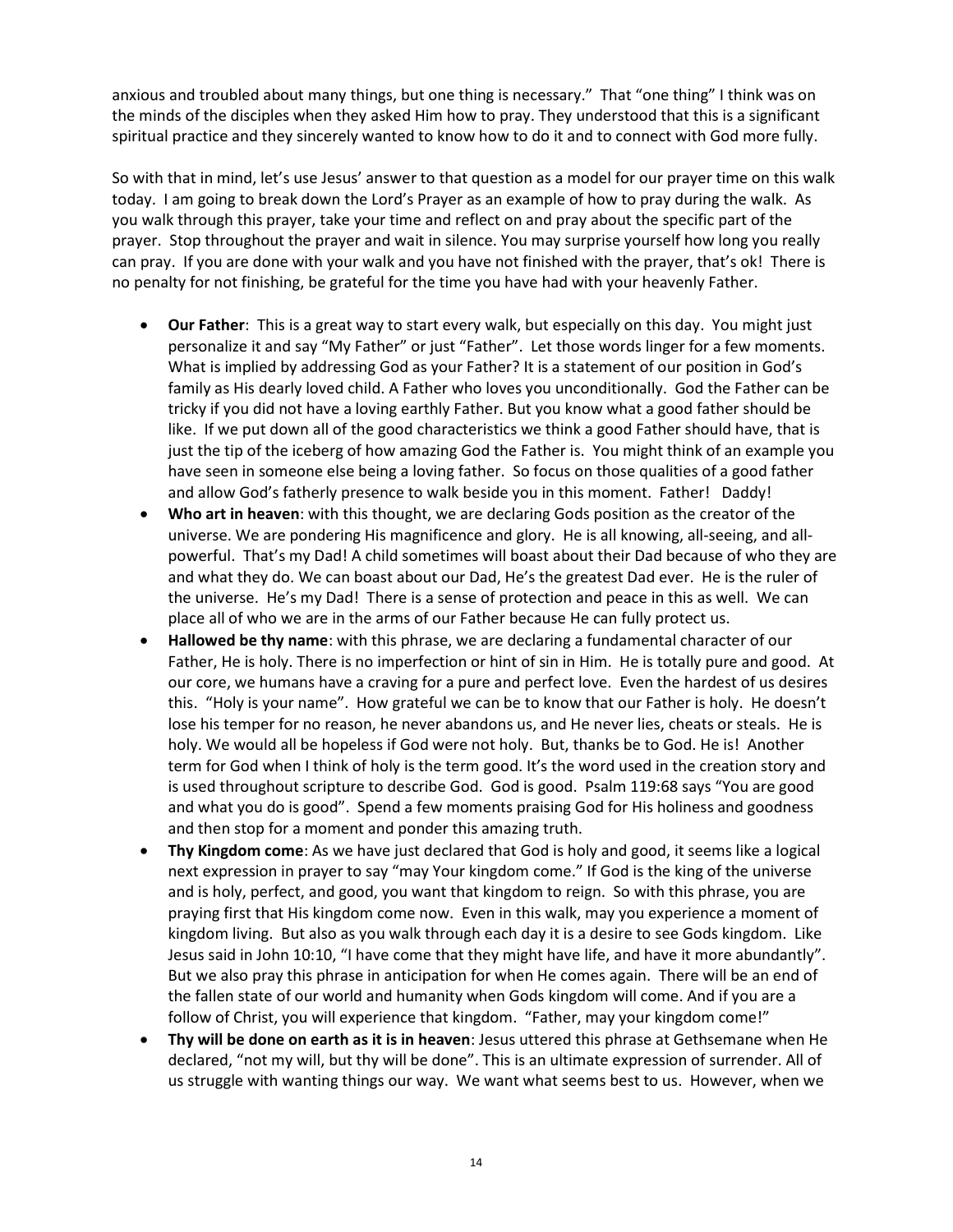are walking in fellowship with our Father and we trust in His love, goodness and greatness, our soul longs for His will to be done.

- Give us this day our daily bread: as we draw closer to God, our desires and needs become more clear. What is the daily bread that you need from God today?
- And forgive us our debts as we forgive our debtors: when we spend time with God in prayer and fellowship, we open ourselves up to the working of the Holy Spirit. Part of this work many times revolves around confession and forgiveness. Take a few moments and confess sin the Holy Spirit may speak to you about. You may also become aware of your relationships with others that may need some attention. What an interesting concept to ask God to forgive in the same way as we forgive others. Forgiveness is the healing agent to all relationships, especially our relationship with God. Are there relationships in your life that need mending? Are you willing to forgive even if you have been offended?
- Lead us not into temptation: there are lots of theological discussions around this statement that are far beyond what we can cover here.
	- $\circ$  Temptation: Do not "suffer" us, or "permit" us, to be tempted to sin. In this it is implied that God has such control over the tempter as to save us from his power if we call upon him.
	- o Trials: it is not wrong to pray that we may be saved from suffering if it be the will of God. Jesus asked for his trial to pass, but then followed up with, not my will but your will be done.
- But deliver us from evil: or the "evil one". The enemy is like a prowling lion (1 Peter 5:8). We live in a broken world and recognize there is a spiritual battle. We pray for deliverance from the evil one for ourselves and our families. In Jesus name, we renounce all lies of the enemy and ask that any strongholds that have been erected by the evil one be demolished (2 Cor 10:4).
- For thine is the kingdom and the power and the glory forever. It is fitting to close our prayer time with God with praise and worship. This statement is often referred to as the Doxology. Some refer to it as David's doxology (1 Chron 29:11). Here we put our full focus and attention on the greatness and glory of God the Father. Some who are reading this may have grown up in a faith tradition where you sang the Doxology each week. I did and I use it from time to time in my walks:

Glory be to the Father, to the Son, and to the Holy Ghost. As it was in the beginning, is now and ever shall be. World without end. Amen. Amen!

This is such an important way to wind up time in prayer. So often we can get "stuck" in our troubles and difficulties that we fail to place our lives in the sovereign hand of God. Don't let your emotions drive your faith. Choose to praise Him in all situations (Phil 2:6-7)

Amen. A way of saying, " so be it" or " let it be so". We are affirming our belief in God and His ways.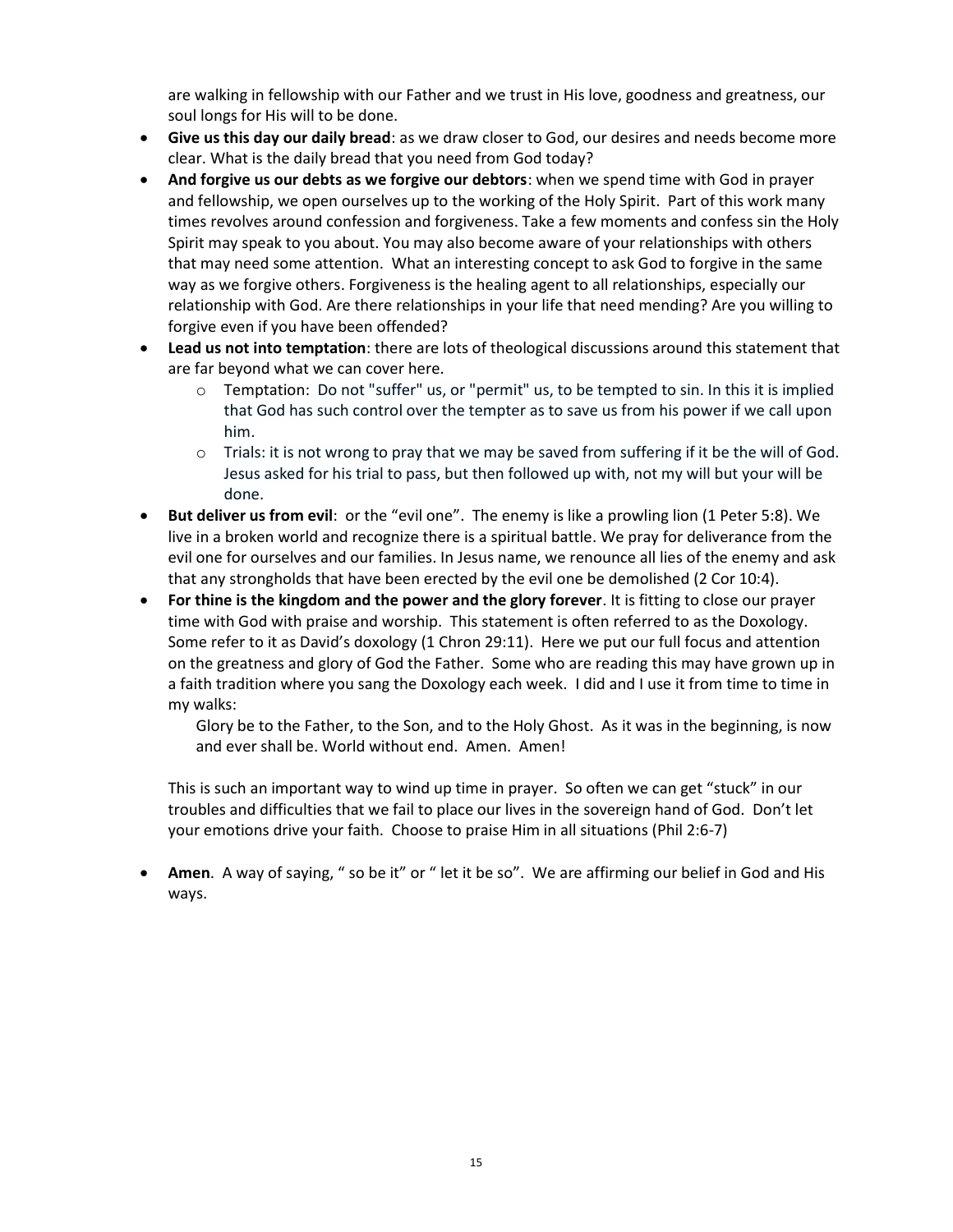# Day 6: Thankfulness

#### **Introduction**

Why give thanks? For one, our tendency is toward darkness and negativity. That is the price of being a fallen creation. Paul spoke of the impact of negativity and what happens when we are not grateful:

For although they knew God, they did not honor him as God or give thanks to him, but they became futile in their thinking, and their foolish hearts were darkened. Romans 1:21

Remove thanksgiving to God from our everyday life and the consequences are severe; messed up thoughts and darkened hearts.

It is also interesting that the more research that is done on the human brain, we are learning things that provide even more insight into the truths of scripture. For instance, did you know that research is showing that we have a natural tendency to be negative? Our emotions normally impact us first before we can logically think through a situation. Our brains actually get "hijacked" by this emotion. The emotion feeds our "fight or flight" instincts. So if we rely on emotion, we will head toward a protective, fearful and negative path. Now what are the odds that the Creator of the Universe might know a little something about this and offers us a path out of this negativity? Research is also showing the impact of thankfulness on our wellbeing. Do a Google search and you will find a plethora of material that shows the benefits of being thankful. Once again, our Father knows what is best. So whether we feel like it or not, lets choose to be thankful.

## Scripture

Here are a few verses that speak of being thankful. Take a few moments and allow God to speak to you about being thankful. What is He saying to you in His word?

Oh give thanks to the Lord, for he is good; for his steadfast love endures forever! 1 Chon 16:34

I will give thanks to the Lord with my whole heart; I will recount all of your wonderful deeds. I will be glad and exult in you; I will sing praise to your name, O Most High. Psalm 9:1-2

Give thanks in all circumstances; for this is the will of God in Christ Jesus for you. 1 Thessalonians 5:18

Giving thanks always and for everything to God the Father in the name of our Lord Jesus Christ. Eph 5:20

Giving thanks to the Father, who has qualified you to share in the inheritance of the saints in light. Col 1:12

Thanks be to God for his inexpressible gift! 2 Cor 9:15

#### Instructions for the Walk

There is an old hymn that is a great theme for the walk today. It goes like this:

When upon life's billows you are tempest-tossed, When you are discouraged, thinking all is lost,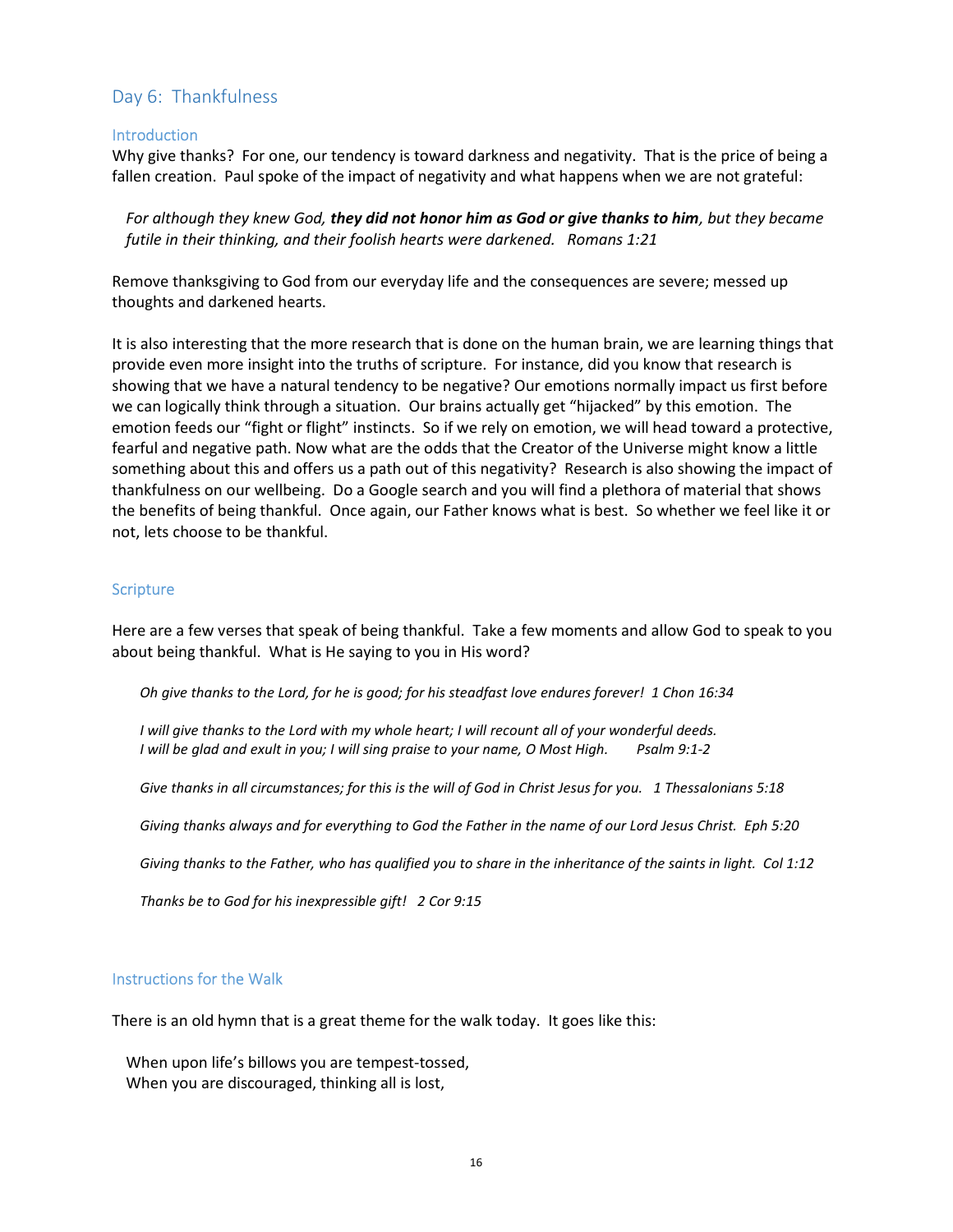Count your many blessings, name them one by one, And it will surprise you what the Lord has done.

## Refrain:

Count your blessings, name them one by one, Count your blessings, see what God has done! Count your blessings, name them one by one, Count your many blessings, see what God has done.

Are you ever burdened with a load of care? Does the cross seem heavy you are called to bear? Count your many blessings, every doubt will fly, And you will keep singing as the days go by.

## Refrain:

Count your blessings, name them one by one, Count your blessings, see what God has done! Count your blessings, name them one by one, Count your many blessings, see what God has done.

So as you walk today, count your blessings. Name them one by one. This will give you a perspective on your life and help you to see that your Heavenly Father's presence is with you.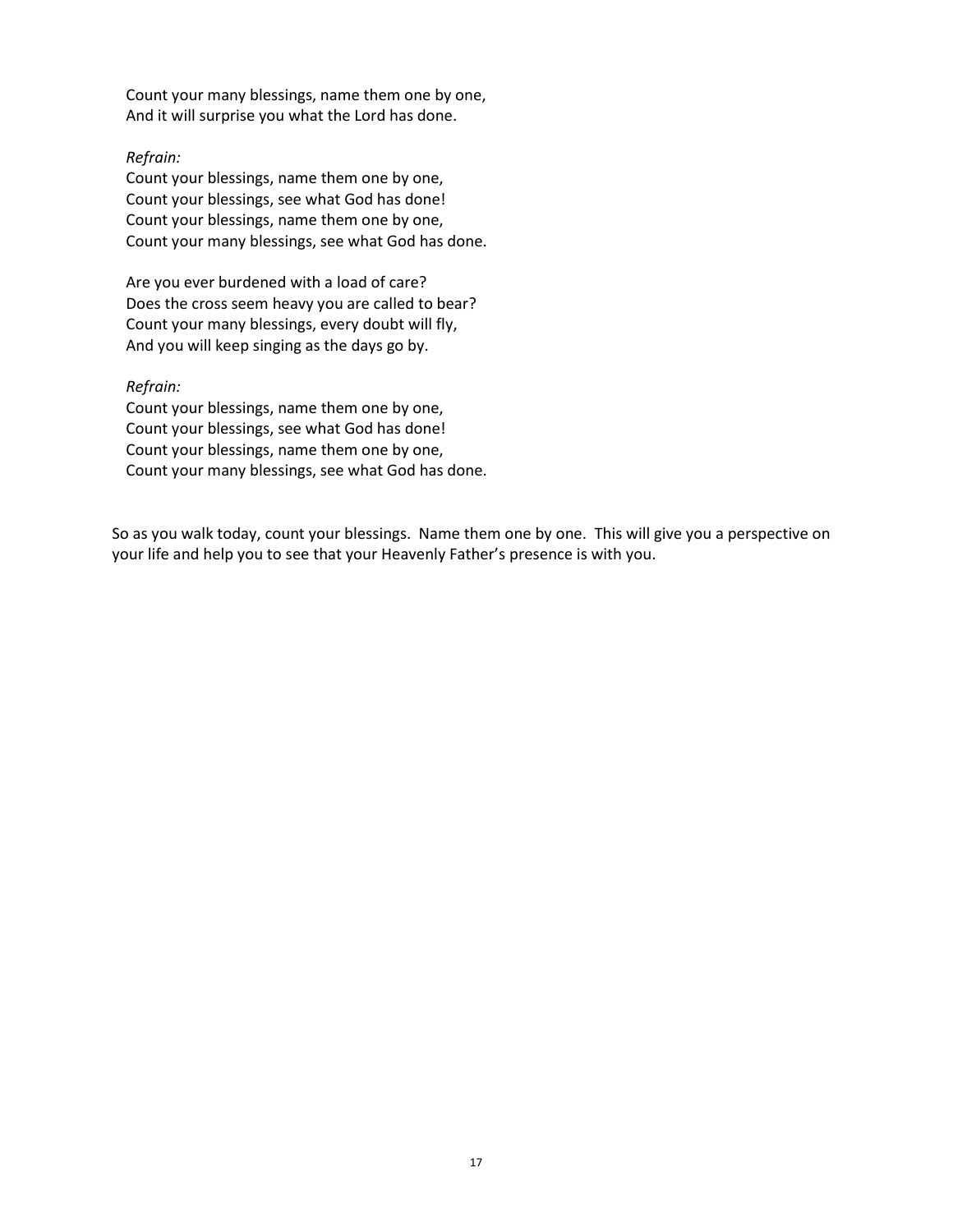# Day 7: Self Examination

#### **Introduction**

As you develop a practice of walking and you are sensing the presence of God more deeply, there is a natural and healthy openness to self-examination. The psalm below captures the essence of what we want to do on this walk.

Search me, O God, and know my heart! Try me and know my thoughts! And see if there be any grievous way in me, and lead me in the way everlasting! Psalm 139:23-24

As we have enjoyed creation, meditated on His word, worshipped Him, prayed and expressed our thanksgiving to God, we are experiencing with greater awareness that our lives only really have meaning and purpose as we walk with Him. So we are doing some self-examination to see what tends to get in the way of us walking in His ways and reflecting His image.

#### **Scripture**

Examine yourselves, to see whether you are in the faith. Test yourselves. Or do you not realize this about yourselves, that Jesus Christ is in you?—unless indeed you fail to meet the test! 2 Corinthians 13:5

For if anyone is a hearer of the word and not a doer, he is like a man who looks intently at his natural face in a mirror. For he looks at himself and goes away and at once forgets what he was like. But the one who looks into the perfect law, the law of liberty, and perseveres, being no hearer who forgets but a doer who acts, he will be blessed in his doing. James 1:23-25

For if anyone thinks he is something, when he is nothing, he deceives himself. But let each one test his own work, and then his reason to boast will be in himself alone and not in his neighbor. For each will have to bear his own load. Galatians 6:3-5

Let us test and examine our ways, and return to the LORD! Lamentations 3:40

Create in me a clean heart, O God, and renew a right spirit within me. Cast me not away from your presence, and take not your Holy Spirit from me. Restore to me the joy of your salvation, and uphold me with a willing spirit. Psalm 51:10-12

The LORD is near to the brokenhearted and saves the crushed in spirit. Many are the afflictions of the righteous, but the LORD delivers him out of them all. He keeps all his bones; not one of them is broken. Psalm 34:18-20

## Instructions for the Walk

We can go any number of ways in self-reflection. But here are a few ideas. As we consider each of these, they are done in the spirit of Psalm 139. You may want to start your walk with this prayer:

"O Father, I want to follow you and know you more. Help me to see what keeps me from experiencing your love and extending it to others. I want to do a search of my heart, my thoughts, my emotions, and my will to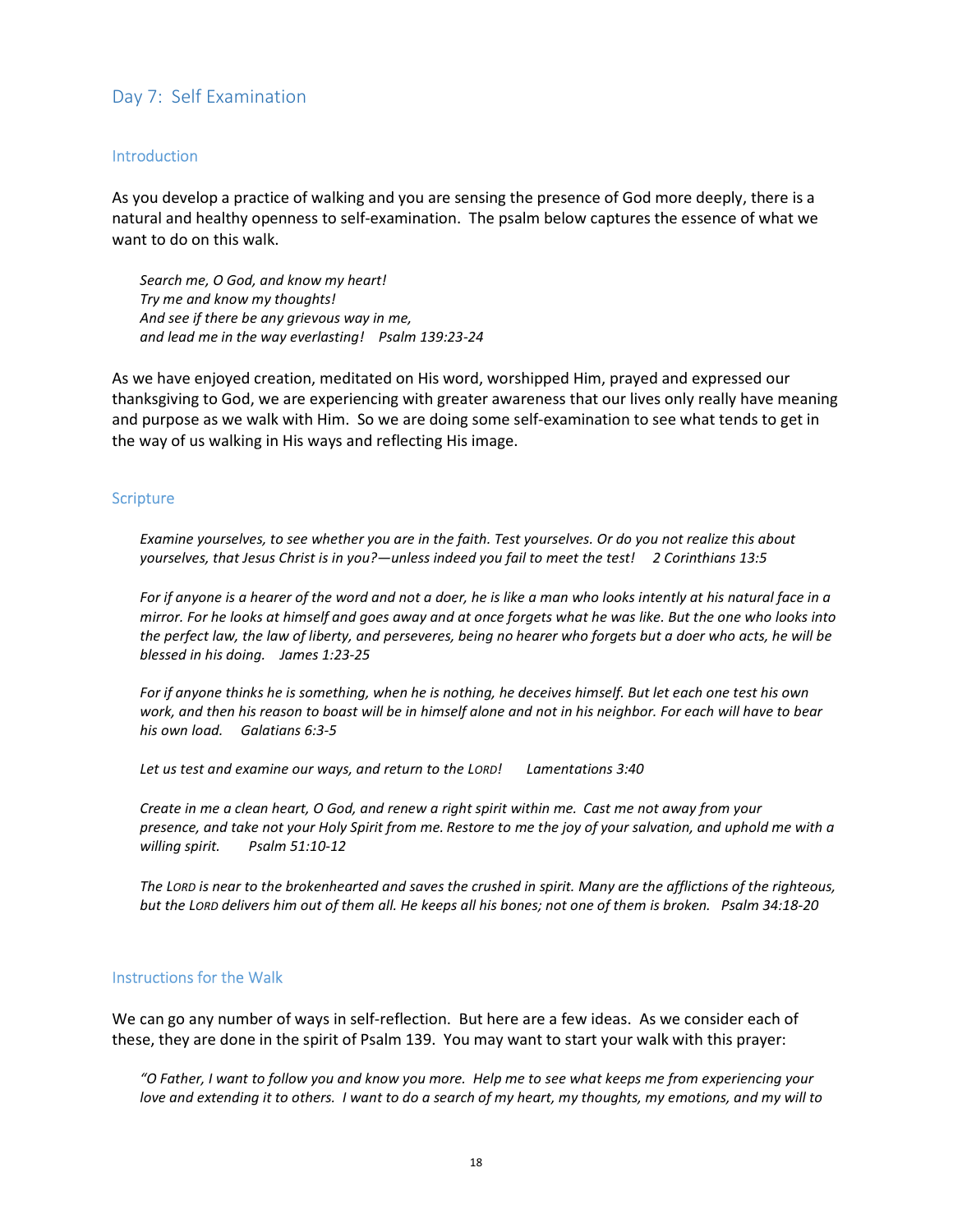see if I have placed anything ahead of knowing you and make me aware of any strongholds of the enemy or woundings of my past that prevent me from experiencing your presence more fully or that keep me from loving others as you have called me to do."

## Idea 1: Make an inventory of your reactions to other people

When others do something that bothers us, we react. We tend to blame others when things aren't right, but if we are honest this reflects the condition of our own hearts. This takes a heart of humility, but an awesome path toward growth is to be willing to look at yourself and ask why did that event or person cause such a reaction in you? Yes, it is possible that the other may be wrong and could have said or did things differently, but how did you respond? As I have pondered this over the years, I have come to the conclusion that my natural reaction is almost always the opposite of what the Bible tells me to do. If my spouse irritates me, I want to retaliate or pull away. The Bible says to love my enemy and to pray for them. What keeps love and prayer from being my natural response? How about you? As you list your reactions, describe the feelings behind the reactions. Where did those feelings come from, what is their origin? Can you remember having those same feelings growing up?

## Idea 2: Fruit of the Spirit Assessment

Another path toward self-examination is to look at the condition of your heart. A great way to do this is to use the fruit of the spirit as an assessment tool of how you are doing spiritually.

But the fruit of the Spirit is love, joy, peace, patience, kindness, goodness, faithfulness, gentleness, self-control; against such things there is no law. And those who belong to Christ Jesus have crucified the flesh with its passions and desires. Galatians 5:22-23

On a scale of 1 to 5, one being never and five being always, how often is each fruit evident in your life? If you are really brave ask someone close to you to answer the assessment for you. Ask God to show you where the enemy may have taken root in your life.

Please note, that self-examination is NOT an exercise of beating yourself up. It is a healthy and honest look with God of your life and where He wants you to grow. God is calling you to draw closer to Him because He loves you. When you get done with this walk, you may want to jot down what Jesus may have laid on your heart. Whatever He may have brought to your attention may need some further work. You may find it helpful to process your discovery more with a trusted friend, your spouse, a pastor or a counselor. Continued self-examination during you walks is also a great way to hear from God. At the end of the day, Christ wants to set you free from whatever may hinder your walk with Him.

It is for freedom that Christ has set us free. Stand firm, then, and do not let yourselves be burdened again by a yoke of slavery. Galatians 5:1

# **Conclusion**